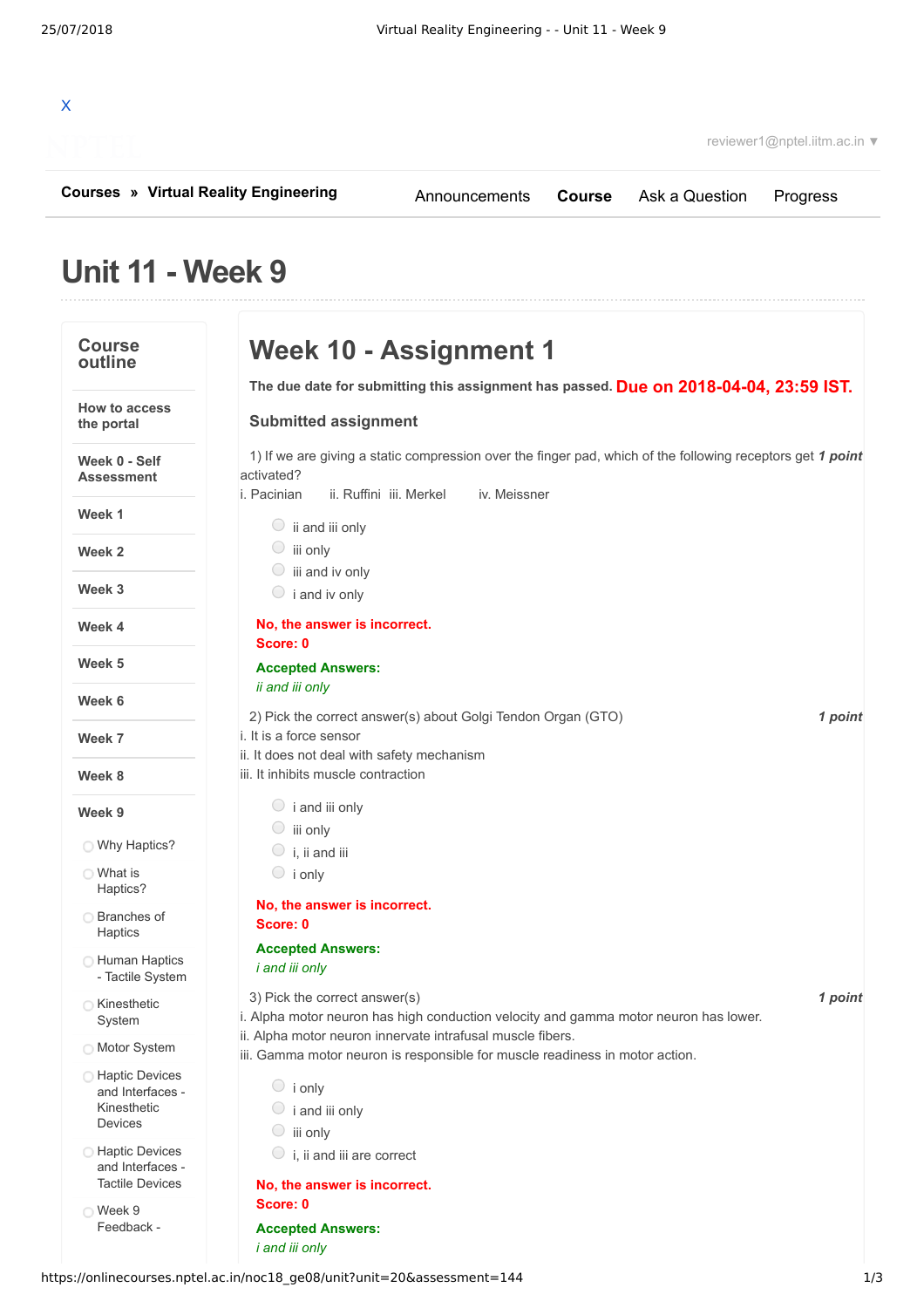Virtual Reality [Engineering](https://onlinecourses.nptel.ac.in/noc18_ge08/unit?unit=20&lesson=143)

Quiz : Week 10 - [Assignment](https://onlinecourses.nptel.ac.in/noc18_ge08/assessment?name=144) 1

**Week 10**

**Week 11**

**Week 12**

**DOWNLOAD VIDEOS**

## 25/07/2018 Virtual Reality Engineering - - Unit 11 - Week 9

| ii. Ruffini iii. Merkel<br>iv. Meissner<br>i. Pacinian                                                           |          |
|------------------------------------------------------------------------------------------------------------------|----------|
| $\circ$ ii and iii only                                                                                          |          |
| $\circ$ iii and iv only                                                                                          |          |
| $\circ$ iv only                                                                                                  |          |
| $\circ$ i and iv only                                                                                            |          |
| No, the answer is incorrect.                                                                                     |          |
| Score: 0                                                                                                         |          |
| <b>Accepted Answers:</b><br>i and iv only                                                                        |          |
| 5) What is the maximum frequency of vibration in touch that the human sensation can<br>perceive?                 | 1 point  |
| $\circ$ 100 Hz                                                                                                   |          |
| $\bigcirc$<br>1 kHz                                                                                              |          |
| $\circ$ 500 Hz                                                                                                   |          |
| $\circ$ 250 Hz                                                                                                   |          |
| No, the answer is incorrect.<br>Score: 0                                                                         |          |
| <b>Accepted Answers:</b><br>1 kHz                                                                                |          |
| 6) What is the minimum position change that the human finger pad can perceive?<br>Hint: Two Point Discrimination | 0 points |
| $\bigcirc$<br>1 micron                                                                                           |          |
| $\circ$ 0.1 mm                                                                                                   |          |
| about a cm<br>$\cup$                                                                                             |          |
| none of the above<br>$\cup$                                                                                      |          |
| No, the answer is incorrect.<br>Score: 0                                                                         |          |
| <b>Accepted Answers:</b><br>$0.1$ mm                                                                             |          |
| 7) Smaller muscles rely on rate coding and larger muscles rely on recruitment                                    | 1 point  |
| $\circ$ true                                                                                                     |          |
| $\circ$ false                                                                                                    |          |
| No, the answer is incorrect.<br>Score: 0                                                                         |          |
| <b>Accepted Answers:</b><br>true                                                                                 |          |
| 8) Fast twitch motor unit (MU) recruited first and slow twitch MU recruited last                                 | 1 point  |
| $\circ$ false                                                                                                    |          |
| $\circ$ true                                                                                                     |          |
| No, the answer is incorrect.<br>Score: 0                                                                         |          |
| <b>Accepted Answers:</b><br>false                                                                                |          |
| 9) Arrange the following regions of human body in terms of increasing order of Two-point<br>threshold $-$        | 1 point  |
| back, calf, fingers, forehead<br>○ forehead, fingers, back, calf                                                 |          |

 $\circ$  fingers, forehead, back, calf